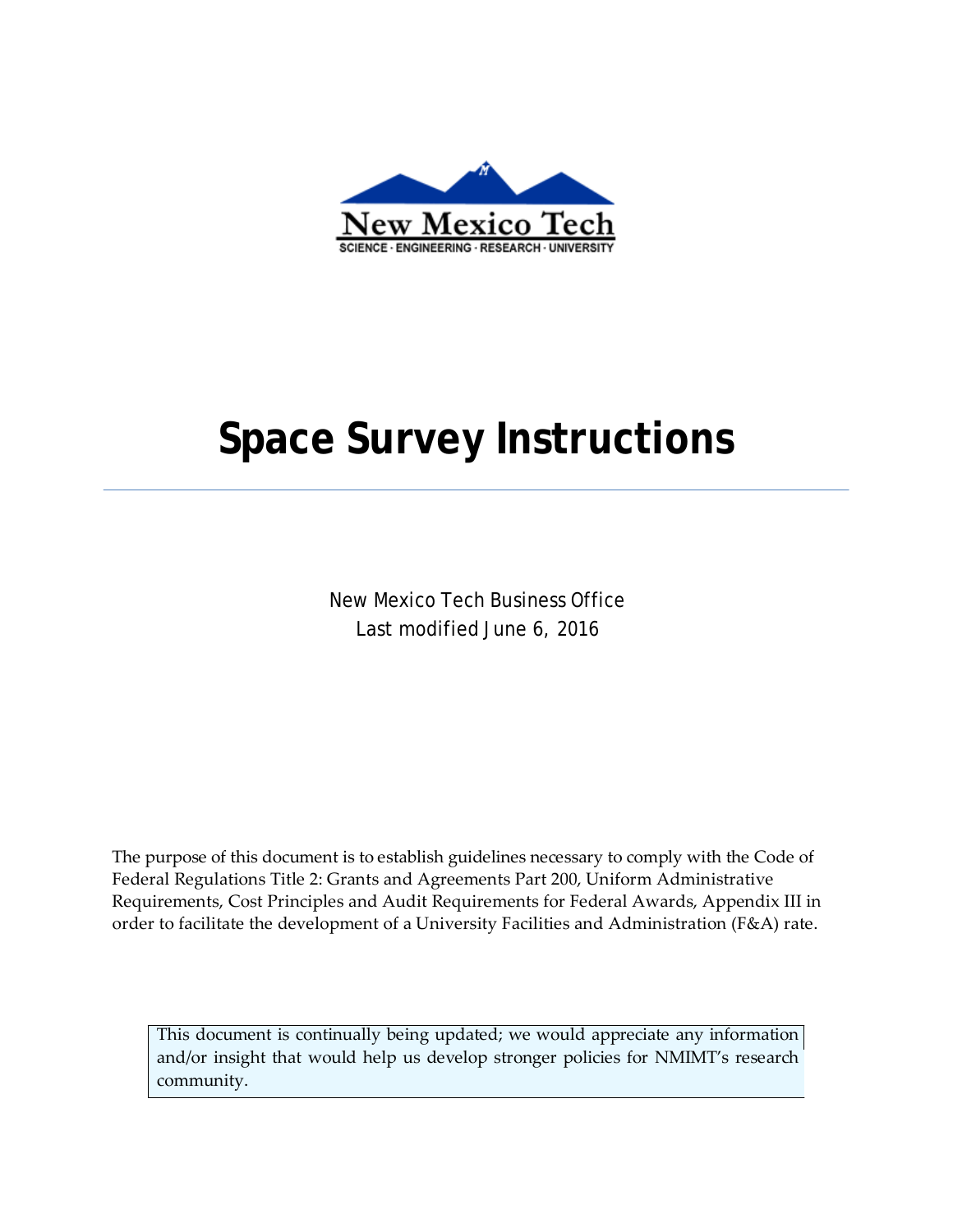## **Table of Contents**

| I.                                                                            |  |
|-------------------------------------------------------------------------------|--|
| Α.                                                                            |  |
| II.                                                                           |  |
| III.                                                                          |  |
| IV.                                                                           |  |
| V.                                                                            |  |
| A.<br>$\mathfrak{a}.$<br>$b$ .<br><b>B.</b><br>$\mathsf{C}$<br>D.<br>Ε.<br>F. |  |
| VI.                                                                           |  |
| VII.                                                                          |  |
|                                                                               |  |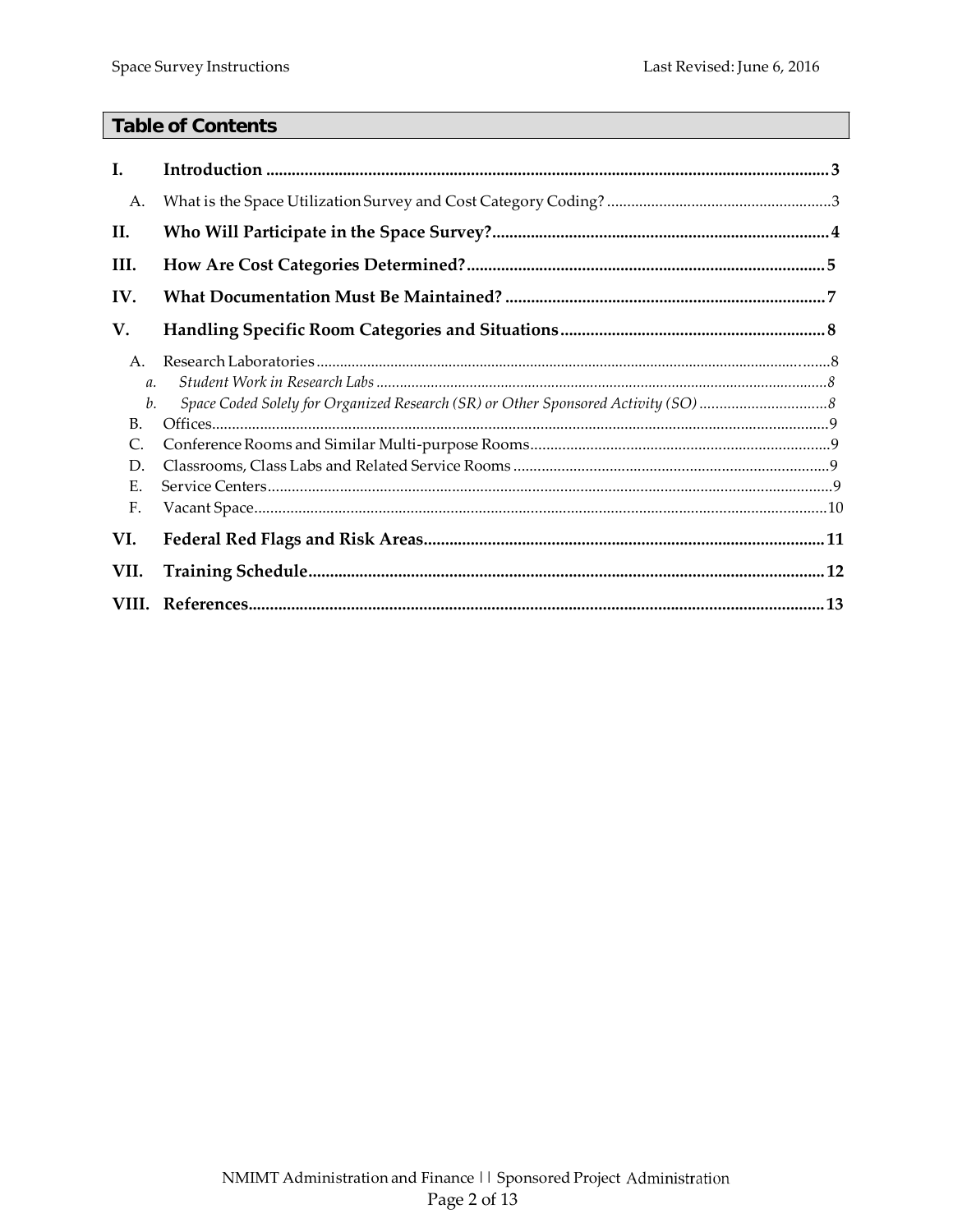#### **I. Introduction**

The development of the facilities and administrative (F&A) rate is outlined in the Code of Federal Regulations Title 2: Grants and Agreements Part 200 Uniform Administrative Requirements, Cost Principles and Audit Requirements for Federal Awards, Appendix III, Indirect (F&A) Costs Identification and Assignment and Rate Determination for Institutions of Higher Education (IHEs) (herein after Uniform Guidance or UG) in order to create mutual understanding between representatives of universities and the federal government as to how much and under what conditions the federal government will participate in cost recovery for the university's **infrastructure** (facilities and administration) costs in relation to sponsored projects.

The space survey is the most critical part of the facilities and administrative (F&A) costs proposal (note that F&A costs are also referred to as "indirect costs"). The results of the survey determine how most of the facility costs (equipment and building depreciation, interest, and operations and maintenance expenses) in the F&A cost proposal will be allocated to various Institute functions such as instruction, organized research, other sponsored activities and other Institute activities. Because space substantially impacts the F&A rate, it is essential to accurately determine and assign the utilization of each room to the correct cost categories.

# **A. What is the Space Utilization Survey and Cost Category Coding?**

The space survey gathers data about the specific uses of campus space. The process involves defining campus space according to functional use through the allocation of cost category codes. The two-letter cost category codes used for describing the space utilization are based on guidance from the Uniform Guidance and are defined in NMIMT's Space Cost Category Definitions located at [http://www.nmt.edu/cost-accounting-office.](http://www.nmt.edu/cost-accounting-office)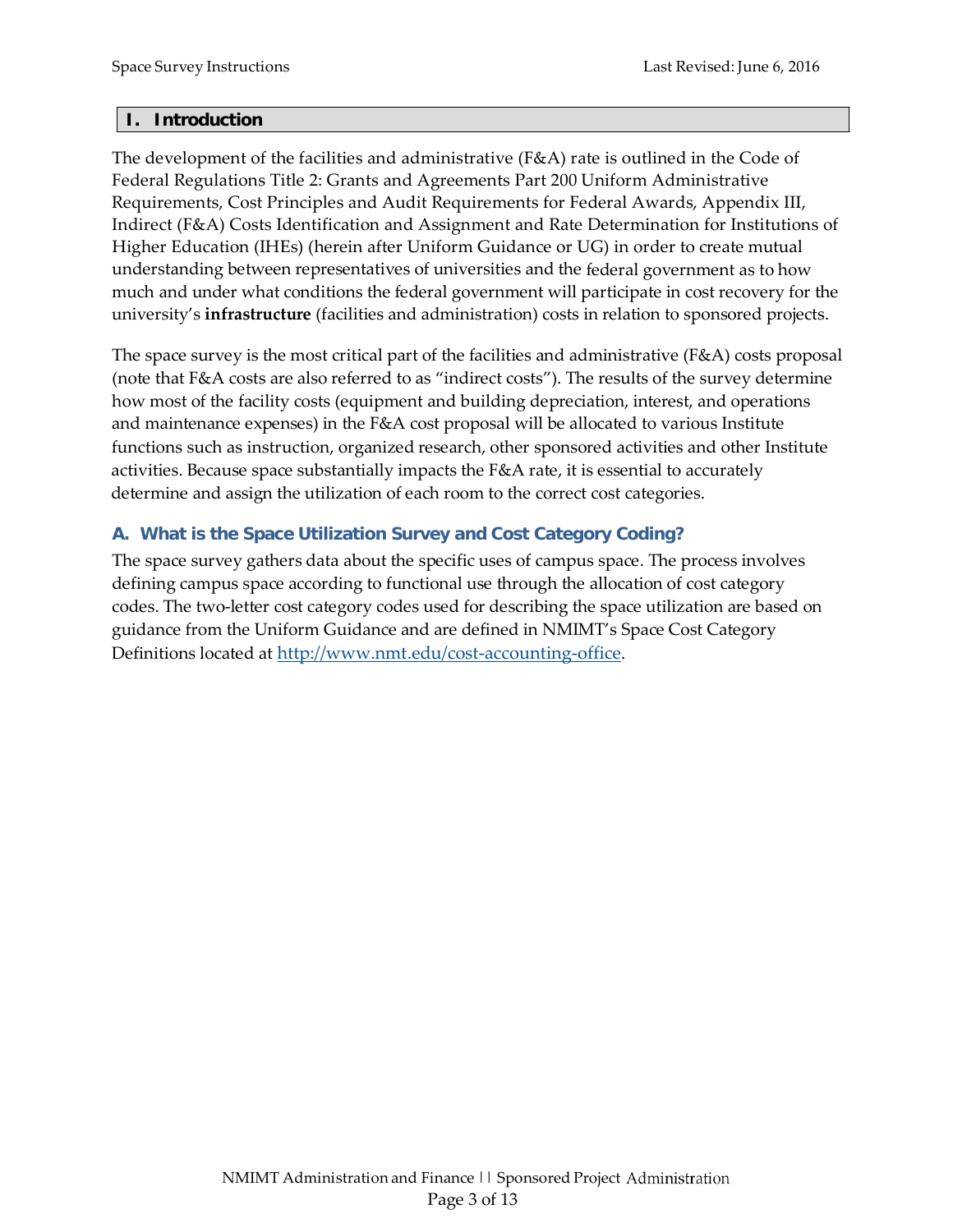#### **II. Who Will Participate in the Space Survey?**

Department or research center personnel who are knowledgeable about room use aspects, such as occupants and activities carried out, will determine for each room the cost category that best describes the use of the space over the period of time defined by the survey. Any questions should be addressed to the Sponsored Projects Administration (SPA) Cost Accounting Office. For contact information, see [http://www.nmt.edu/cost-accounting-office.](http://www.nmt.edu/cost-accounting-office)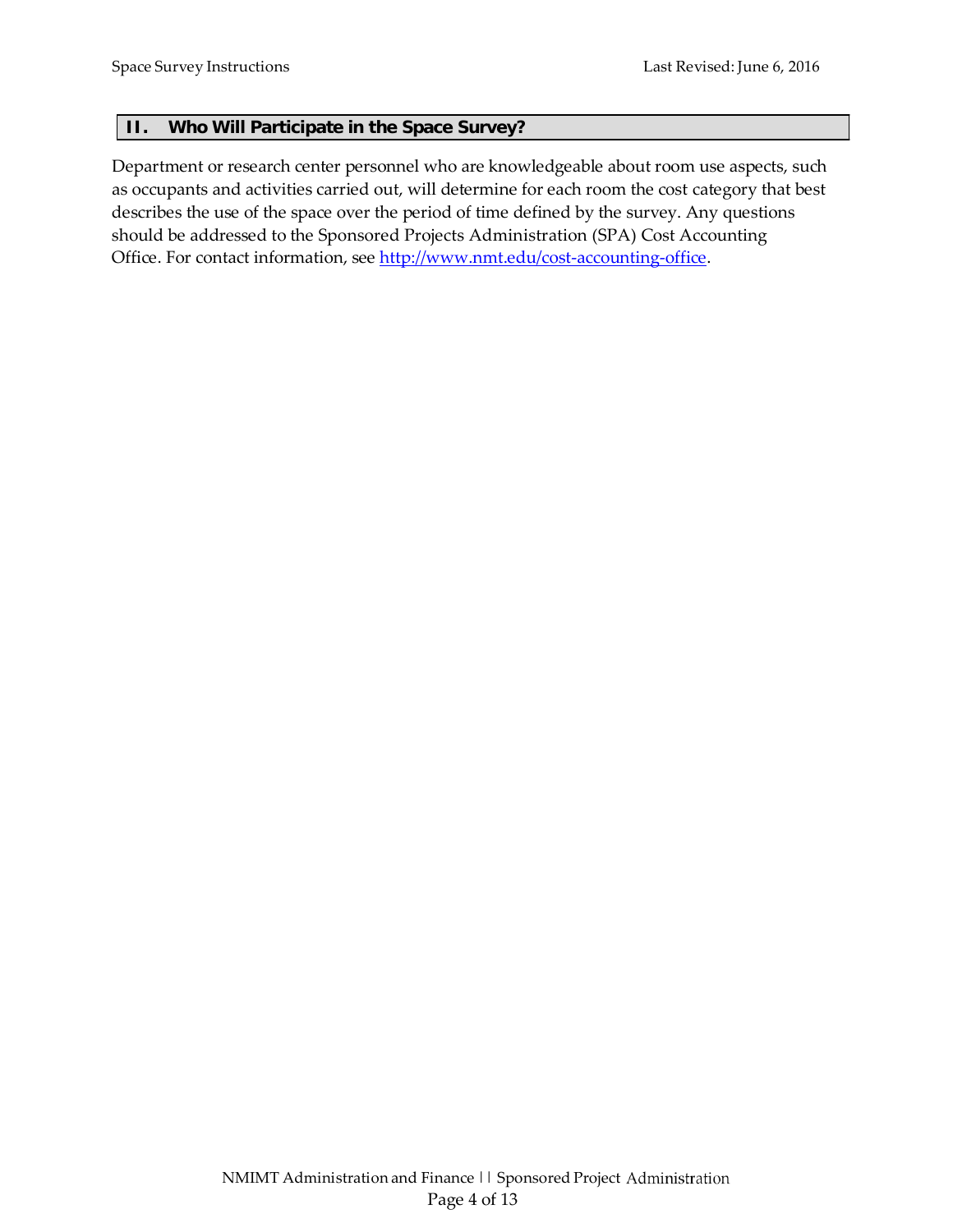#### **III. How Are Cost Categories Determined?**

Coding should be determined on a room-by-room basis. Cost category codes must identify a room's usage in terms that reflect **all activities** performed in the room. The space survey must reflect how each room was used during the **entire** fiscal year, or years, in question. The survey should not represent a snapshot of how the space was used at a particular point in time (e.g., the last day of the year).

The coding of a room must take into account **all occupants** of the room. The coding of space must be based on the activities the occupants undertake in the room and the budgets (expense funds) that pay for those activities.

For example, if faculty, staff, or students in a research lab are working on organized research projects and the compensation for all of their work in that lab is financed through funding for those projects (or is reported as cost sharing on the projects), then the space they use in the lab is coded as organized research (SR). The term "paid from a grant" includes both salaries paid directly and salaries reported as committed or mandatory cost share.

**Note:** Organized research includes all research and development activities of NMIMT that are separately budgeted and accounted for on a specific project basis and research cost sharing. See the NMIMT Space Cost Category Definitions document at [http://www.nmt.edu/cost-accounting-office f](http://www.nmt.edu/cost-accounting-office)or more information.

Conversely, if an individual's salary for work in the lab is wholly or partially paid from general institutional funds (and is not reported as cost sharing on an organized research project), this space must be coded as instruction/departmental research (IN), as applicable. Research lab space used by unpaid students, visiting scientists, and faculty emeriti must also be coded as instruction/departmental research (IN), as applicable.

If the individuals working in the lab are working on and financed by organized research projects as well as general institutional activities/funds, then the lab space should be coded and assigned to organized research (SR) and instruction/departmental research (IN). Space used jointly by more than one function (as determined by the users of the space) shall be allocated using institute-wide salaries and wages applicable to the benefiting major functions (UG Appendix III,  $(B)(3)(b)$ ).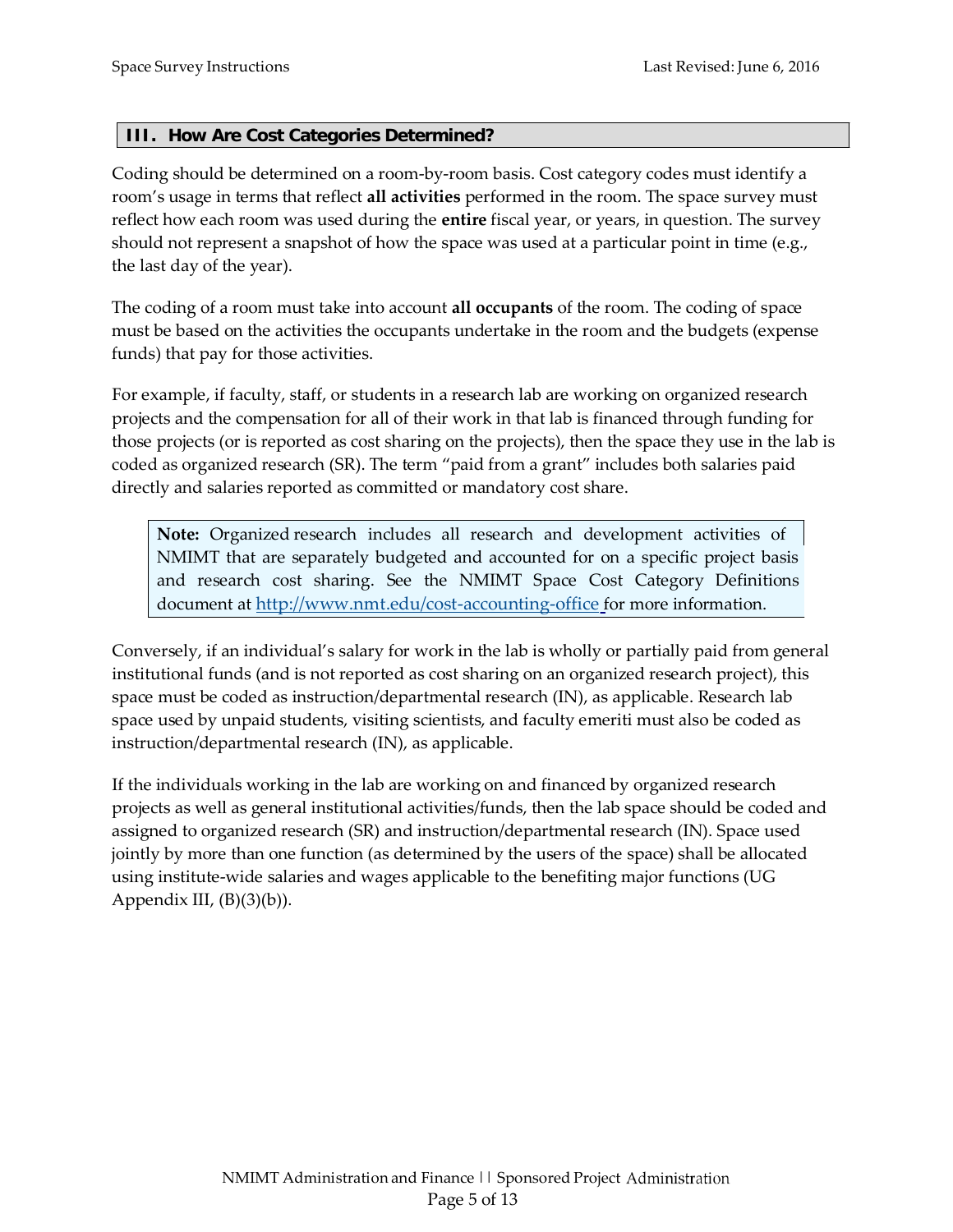Space used for activities reported on a personnel activity report (PAR) as **committed** cost sharing (whether mandated or voluntary) on organized research projects must be coded as organized research (SR). Space used for the activities of faculty and senior researchers reported as voluntary **uncommitted** cost sharing (VUCS), or work in excess of contractual or proposed commitments, on organized research projects must also be coded as organized research (SR, regardless of how the cost sharing is reported in effort reports).

The federal government allows VUCS to be included for allocation purposes, but does not require it to be included in the organized research base (see the [SPA Cost Share Policy](https://www.nmt.edu/images/stories/restricted_funds/UG_Cost_Share_Policy_March_2016_Final.pdf) or refer to OMB *[Circular A-21 Clarification](http://www.whitehouse.gov/omb/memoranda_m01-06) Memorandum 01-06* dated January 5, 2001, "Clarification of OMB-A-21 Treatment of Voluntary Uncommitted Cost Sharing and Tuition Remission Costs"). Because the federal government receives free work when faculty or senior researchers work in excess of their proposed commitments on a project, there is no reason to further penalize the university by disallowing the space's cost recovery (numerator) to the benefiting function. Nor does the federal government require that VUCS inclusion be added in the form of a direct allocation to the organized research base (denominator). See the F&A Cost Category Manual at [http://www.nmt.edu/cost-accounting-office f](http://www.nmt.edu/cost-accounting-office)or more information.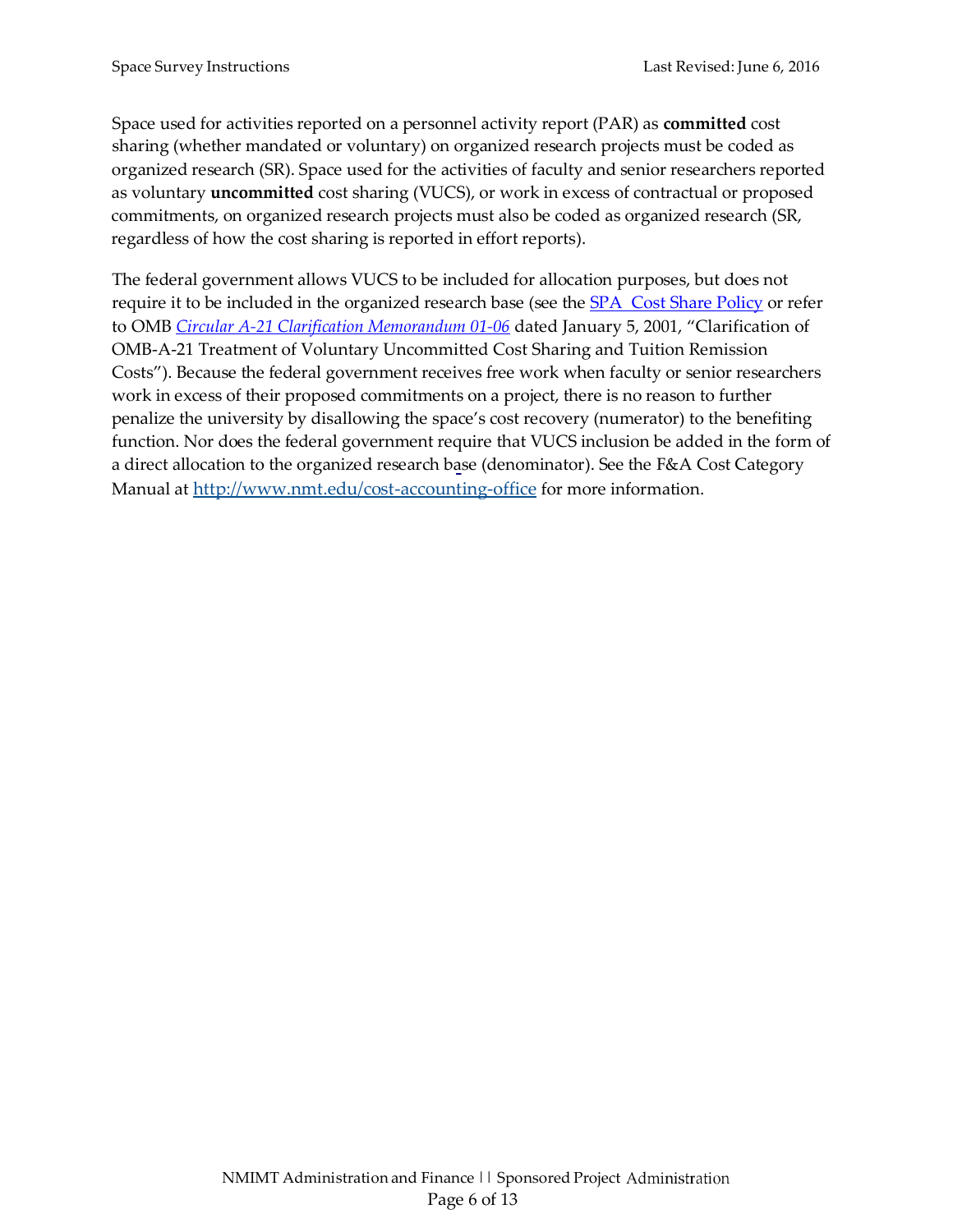#### **IV. What Documentation Must Be Maintained?**

The new "buzz phrase" among industry-wide trainers, institute personnel, and auditors concerned with space surveys is, "Match space to base." To accomplish this goal, maintain a log of how a space is used on no less than a monthly basis. Also keep a list of all grant and contract research that is performed in the space, according to FUND numbers. This will allow NMT to accurately allocate the use of space to the benefiting functions and recover the cost of space used for research. Matching space to base should be documented on a real-time basis.

The space survey documentation must identify all occupants of all research laboratories for whom any portion of work is coded as organized research (SR) or other sponsored activities (SO). Remember that organized research includes research cost sharing and internally funded institute research projects, which are separately budgeted and accounted for, and administered by Research and Economic Development (R&ED, e.g. the Geophysical Research Center).

For rooms coded for any reason as organized research (SR) or other sponsored activities (SO), the research projects (both sponsored and institute funded) that financed the salaries of the occupants of the room must be identified. If a portion of the salary-supporting work in a lab is considered cost sharing (as reported on faculty effort certification reports or PARs) or is considered VUCS, then an additional designation of cost share should be noted.

**Note:** In the event your space is audited by federal negotiators, the review will most likely take place a year or longer after you have coded the space. It is imperative that you document your space cost categories in a manner that allows you or someone else in your department to easily understand and explain the bases for those decisions.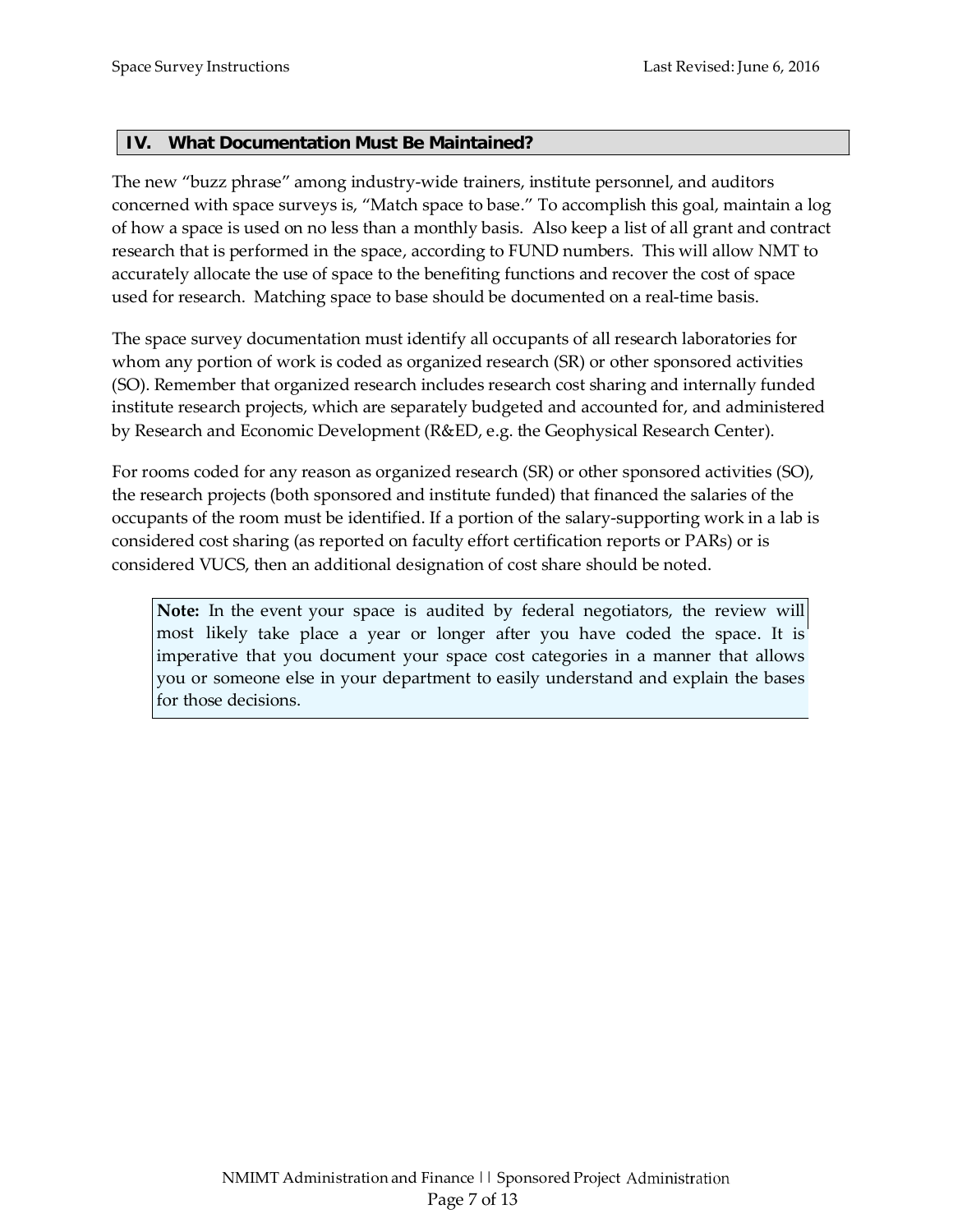#### **V. Handling Specific Room Categories and Situations**

#### **A. Research Laboratories**

The principal activity performed in research labs is usually organized research (SR). However, if some of the occupants in a research lab are either paid from general institutional funds (and are not reported as cost sharing on organized research projects) or are unpaid, the space used for that work (paid or unpaid) should be coded as instruction/departmental research (IN) because it was not separately budgeted and accounted for as university research.

Space used by faculty emeriti and visiting scientists not paid by the institute should be coded as other institutional activities (OA).

a. Student Work in Research Labs

Note: The handling of student work in research labs is particularly important.

Space used by students must be coded as organized research (SR) or other sponsored activity (SO), as applicable, if the students are:

Paid by research grants/contracts,

Supported by research training grants/fellowships that are considered organized research (SR) or other sponsored activity (SO), or

Reported as cost sharing on research grants or contracts.

Space used by unpaid students and students paid from general institutional funds (and not reported as cost sharing on research grants or contracts) should be coded instruction/departmental research (IN). These classifications include students working in labs for academic credit as well as students using labs for non-research work such as course development or thesis writing.

If students paid from organized research funds perform non-research work in the lab, a portion of that space's use should be coded as instruction/departmental research (IN), as applicable.

b. Space Coded Solely for Organized Research (SR) or Other Sponsored Activity (SO) Federal negotiators pay particular attention to rooms coded solely as organized research (SR) or other sponsored activity (SO). A "yes" response to any of the following questions usually indicates that a room should **not** be coded solely as SR or SO:

 Are bridge funds, start-up funds, or any other variety of seed money used to fund the activities (including salaries and benefits of the occupants) taking place in the room?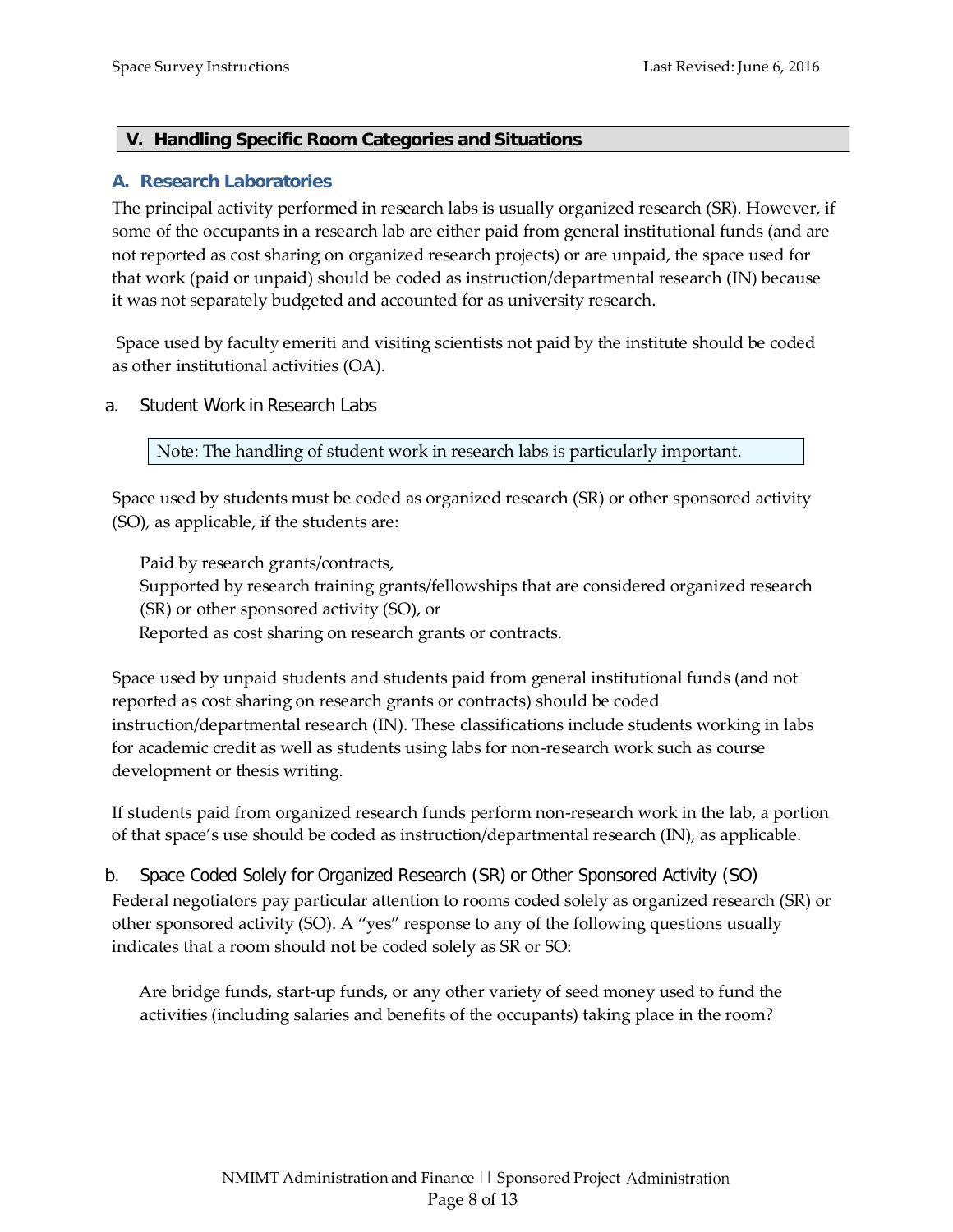Is the room used by either unpaid students or students paid from general institutional funds? This includes students working in labs for academic credit, as well as students using the lab for non-research work such as course development or thesis writing.

 Is the room used either by visiting scientists who are not paid by the institute or by other non-institute individuals or faculty emeriti?

 Are there any other occupants who are not paid from organized research (SR) or other sponsored activity (SO) projects for their work in the lab (except where those non-sponsored project funds are considered cost sharing for a sponsored project)? Are there any non-research activities performed in the room?

## **B. Offices**

Offices within academic departments should be coded as joint use (JT). The space will then be allocated on the basis of department-wide salaries and wages. The exception is the office of the department secretary, which should be coded as departmental administration (DA). Offices used by faculty emeriti or visiting scientists who are not paid by the institute should be coded as other institutional activities (OA).

#### **C. Conference Rooms and Similar Multi-purpose Rooms**

Conference rooms and similar multi-purpose rooms in academic departments, such as copy rooms, employee lounges, and departmental libraries, should be coded joint use (JT) and accompanied by a list of cost categories that describes the uses of the space.

#### **D. Classrooms, Class Labs and Related Service Rooms**

Classroom, class labs, and related service rooms should normally be coded as instruction/departmental research (IN).

In limited situations, open labs and computer labs may be used for organized research (SR) or other sponsored activities (SO). If you have a space jointly used in this fashion, do your best to indicate the type of use, as detailed under the "What Documentation Must Be Maintained?" section within this document. Call the Cost Accounting Office for assistance if clarification is needed.

# **E. Service Centers**

The space for some service centers will be recovered in their service center rates and the space for others will be recovered through the F&A process. The deciding factor is usually determined by whether the space is used exclusively for the service center or if it is used for additional functions. If space recovery is included in service center rates, then the space should be coded as service center (RC). Unless you know for sure, you should contact the Cost Accounting Office assist you in making the appropriate determination.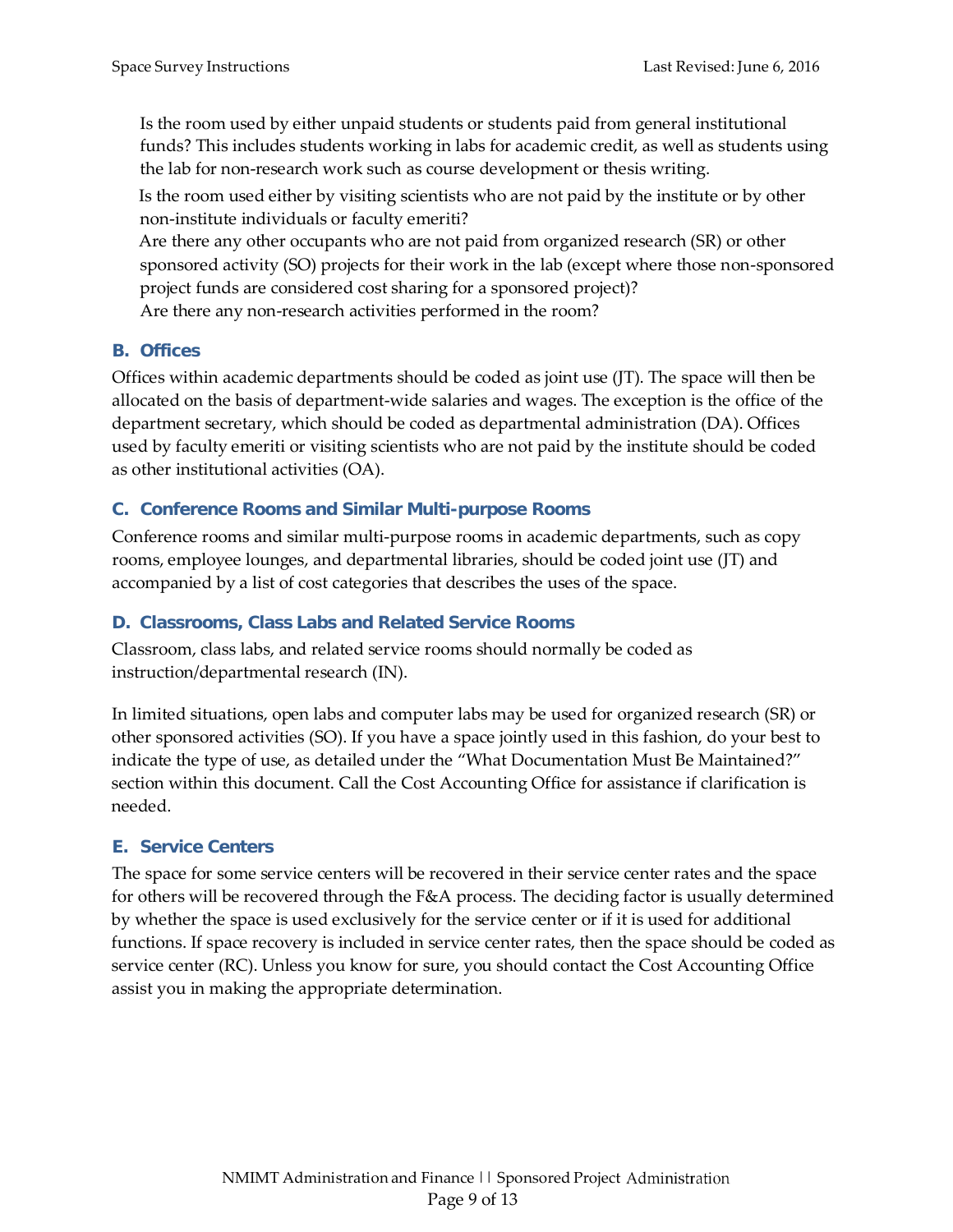#### **F. Vacant Space**

Space should be coded vacant (VA) only if it was vacant or under renovation for the full twelve months of the fiscal year being surveyed. If it was occupied for part of the fiscal year being surveyed, it should be coded to functions according to how it was used while occupied.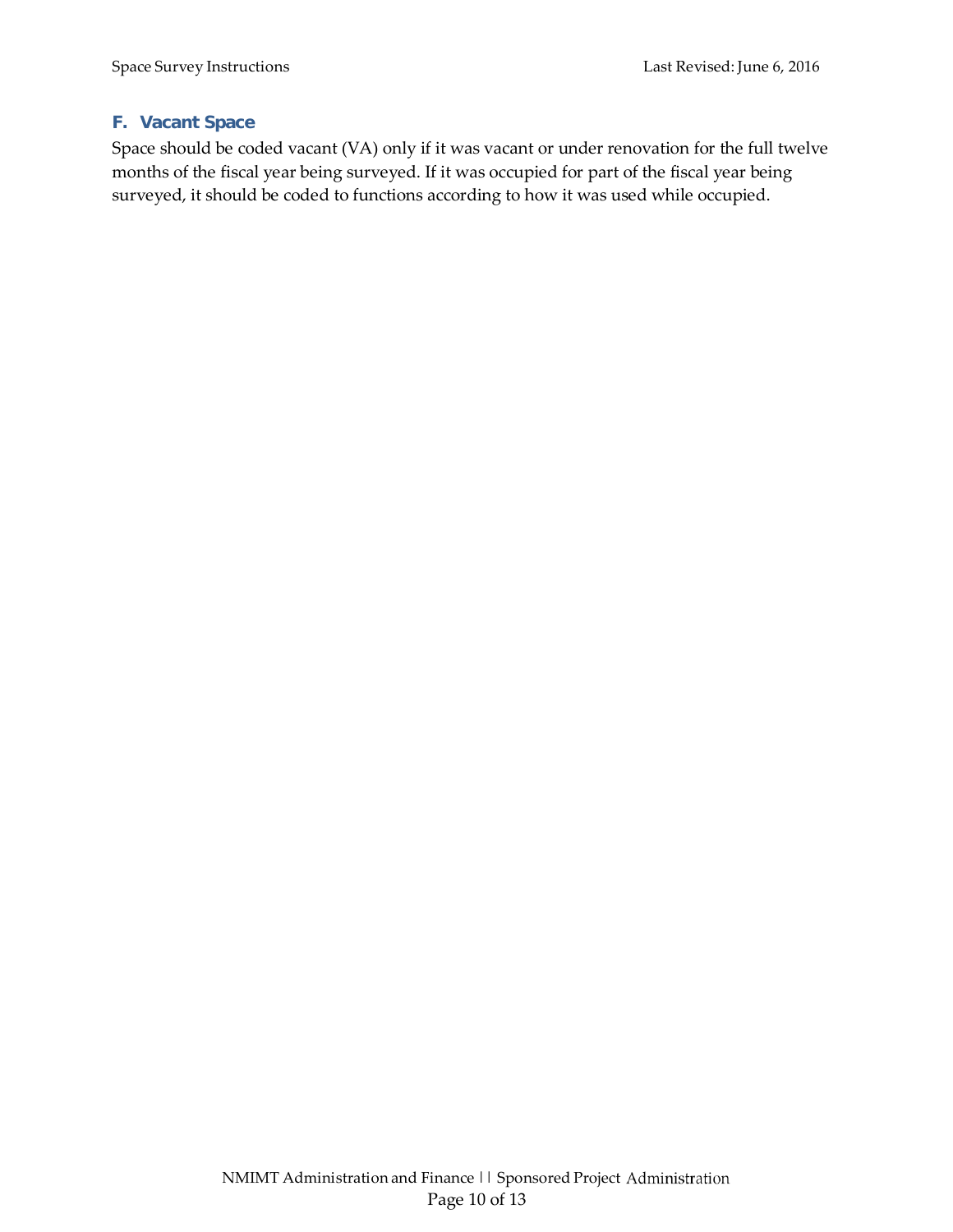#### **VI. Federal Red Flags and Risk Areas**

The following situations are considered red flags or areas of higher risk by federal negotiators:

- Research labs are coded solely as organized research (SR), other sponsored research (OS), or service center (RC),
- "Cookie cutter" functionalization (e.g., **every** research lab in a department is cost category coded exactly the same),
- Cost category results are inconsistent when compared to funding sources supporting the work in a research lab,
- Cost category codes are inconsistent with room type designations, or
- Space classified as organized research (SR) space without any associated organized research funding sources or budgets.

Please review your cost category results closely to ensure you have taken these risk factors into consideration.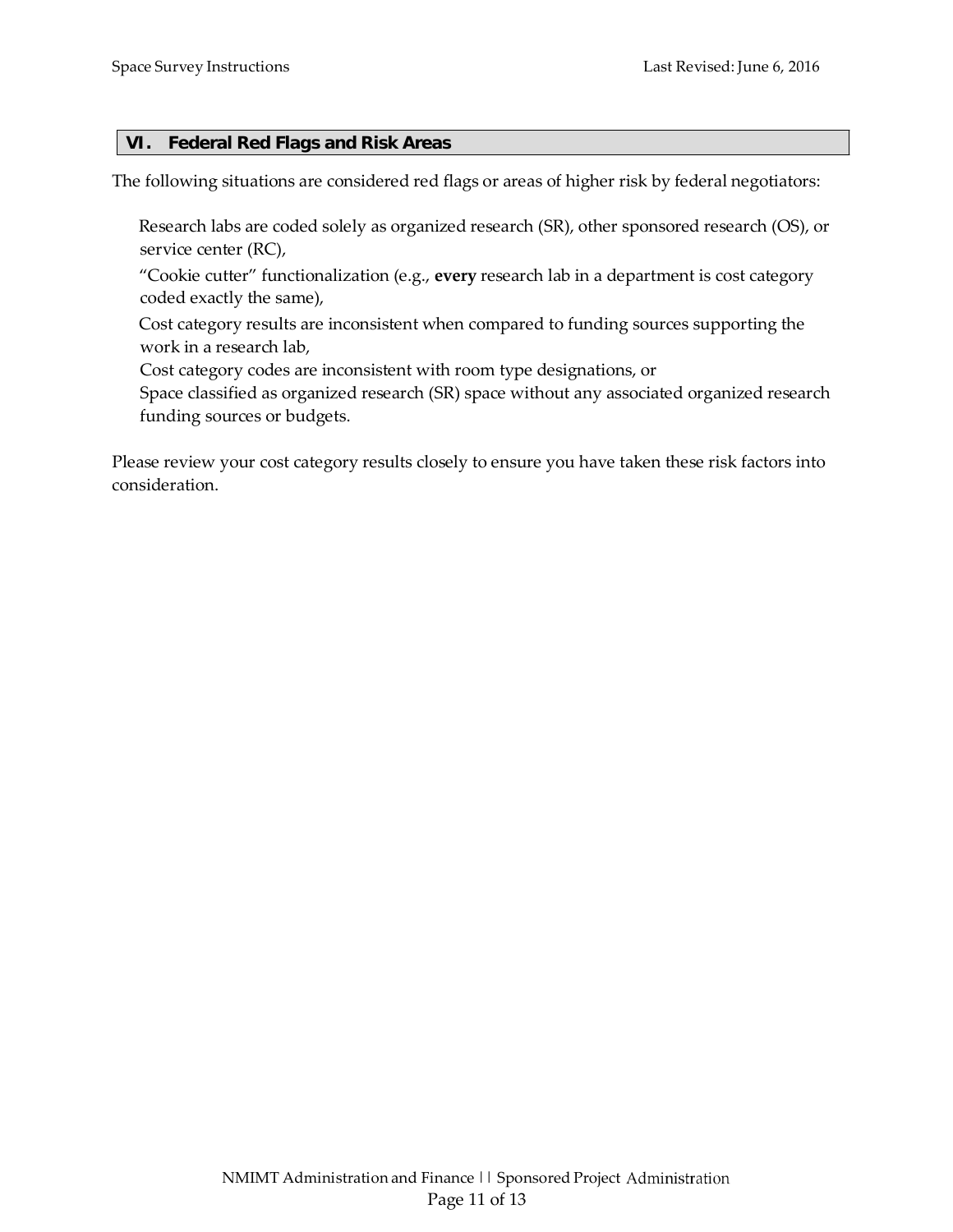## **VII. Training Schedule**

To assist you with this key data accumulation process, the SPA Cost Accounting Office offers periodic training workshops. The dates will be scheduled through the Human Resources Department.